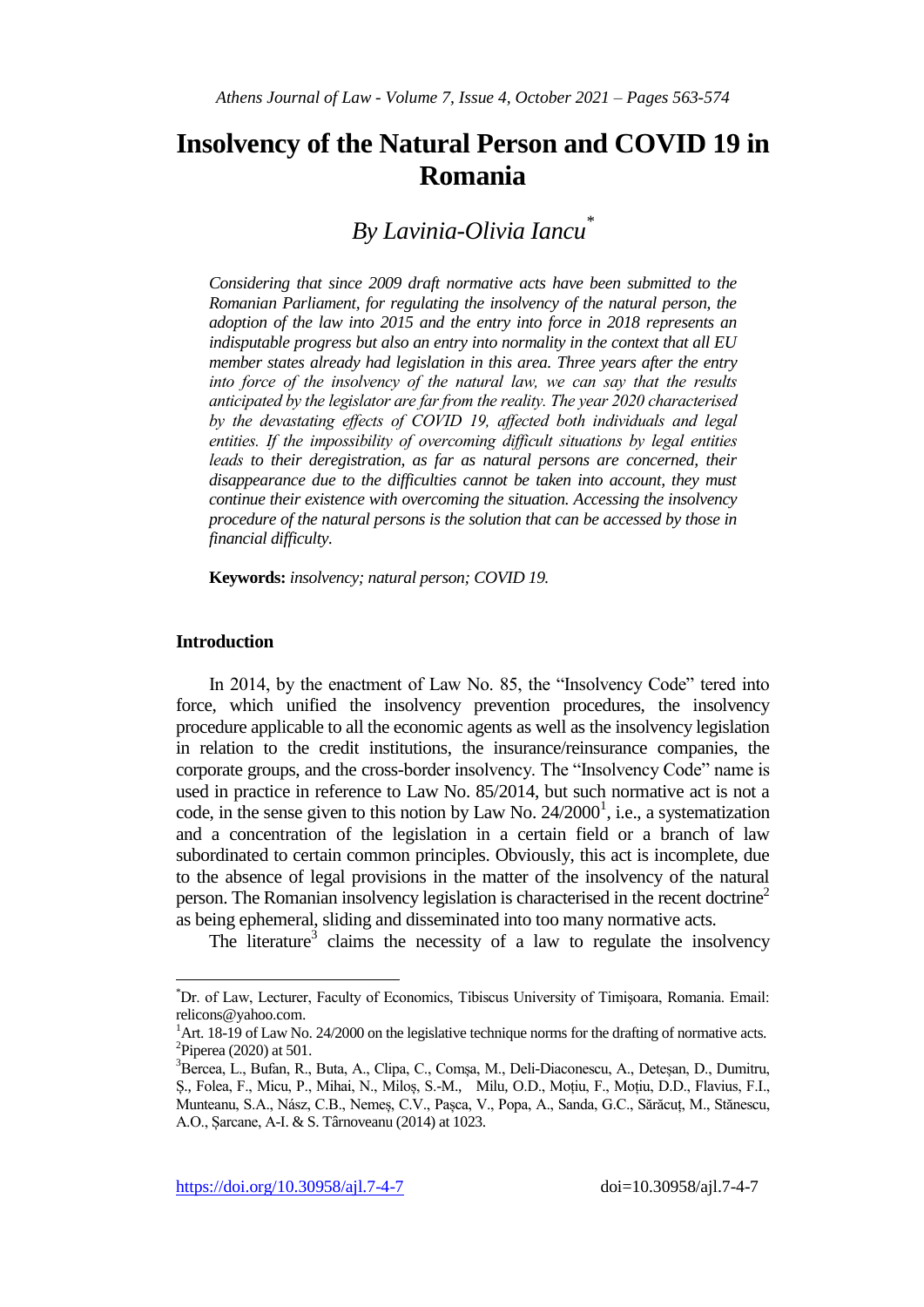procedure of the natural persons who do not carry out a business activity, stating that a balanced procedure, devised on the basis of the *win-win* principle, in the application of a payment plan with the discharge of the residual debts on condition of the restitution of a significant percentage of the liability, the debtor would be jointly interested in making the effort of paying a part of the debt knowing that, in the end, he will be exempt from the remaining part, while the creditor would sustain a much smaller loss.

The sole legal provisions that still acknowledged the fact that natural persons as well may have financial difficulties with honoring their assumed obligations are found in art.  $1417$  of the Civil Code<sup>4</sup>, which states that the debtor loses the benefit of payment by instalments if he is in an insolvency state or, as the case may be, in insolvency declared according to conditions of law and in art. 675 of the Code of Civil Procedure<sup>5</sup>, where, within the same context of losing the benefit of payment by instalments, reference is made to the "debtor who is in a commonly-known insolvency state".

The reason for avoiding the adoption of an insolvency code results from the letter of intention issued by the Romanian authorities in September 2012, approved by the International Monetary Fund and ratified by the Government Emergency Ordinance No.  $45/2013^6$ , where the Romanian state committed not to adopt the Insolvency Law of natural persons with the purpose of maintaining the lending discipline and of avoiding the moral hazard among debtors. Such commitment led to the rejection of three draft proposals in the matter of the insolvency of natural persons.

It was only in 2015 that the Romanian legislator prioritised the necessity of harmonizing the national legislation with the European one and of adopting the Law of insolvency of natural persons No.  $151<sup>7</sup>$ . The law was adopted on the 25th of June 2015 and it should have entered into force within 6 months from the adoption, i.e., on the 25th of December 2015. The 6-month deadline was meant for the performance of the implementation steps required to put it into practice. The law (art. 92) establishes clear implementation deadlines starting from the date of publication in the Official Journal: 60 days for the approval of the methodological norms for the application, 3 months for the establishment of the insolvency commission at a central level and of the insolvency commissions in the territory, 5 months for drafting the lists of members admitted as administrators/liquidators in the natural person insolvency procedure. Since none of these objectives were reached, the deadline for the application of the law was postponed by the G.E.O

1

<sup>4</sup>Law No. 287/2009, republished in the Official Journal No. 505 of the 15th of July, 2011.

<sup>5</sup>Law No. 134/2010, republished in the Official Journal No. 247 of the 10th of April, 2015.

<sup>6</sup>The Government Emergency Ordinance No. 43/2013 on the ratification of the Letter of Intention signed by the Romanian authorities in Bucharest on the 12th of September 2012, approved by the Decision of the IMF Executive Board of the 28th of September 2012, as well as of the letter signed by the Romanian authorities in Bucharest on the 8th of March 2013, approved by the Decision of the IMF Executive Board on the 15th of March 2013, by means of which Romania was requesting the extension of the Stand-by Agreement between Romania and the International Monetary Fund.  $7$ Law No. 151/2015 published in the Official Journal of Romania No. 464 of the 26th of June 2015 and entered into force on the 1st of January 2018.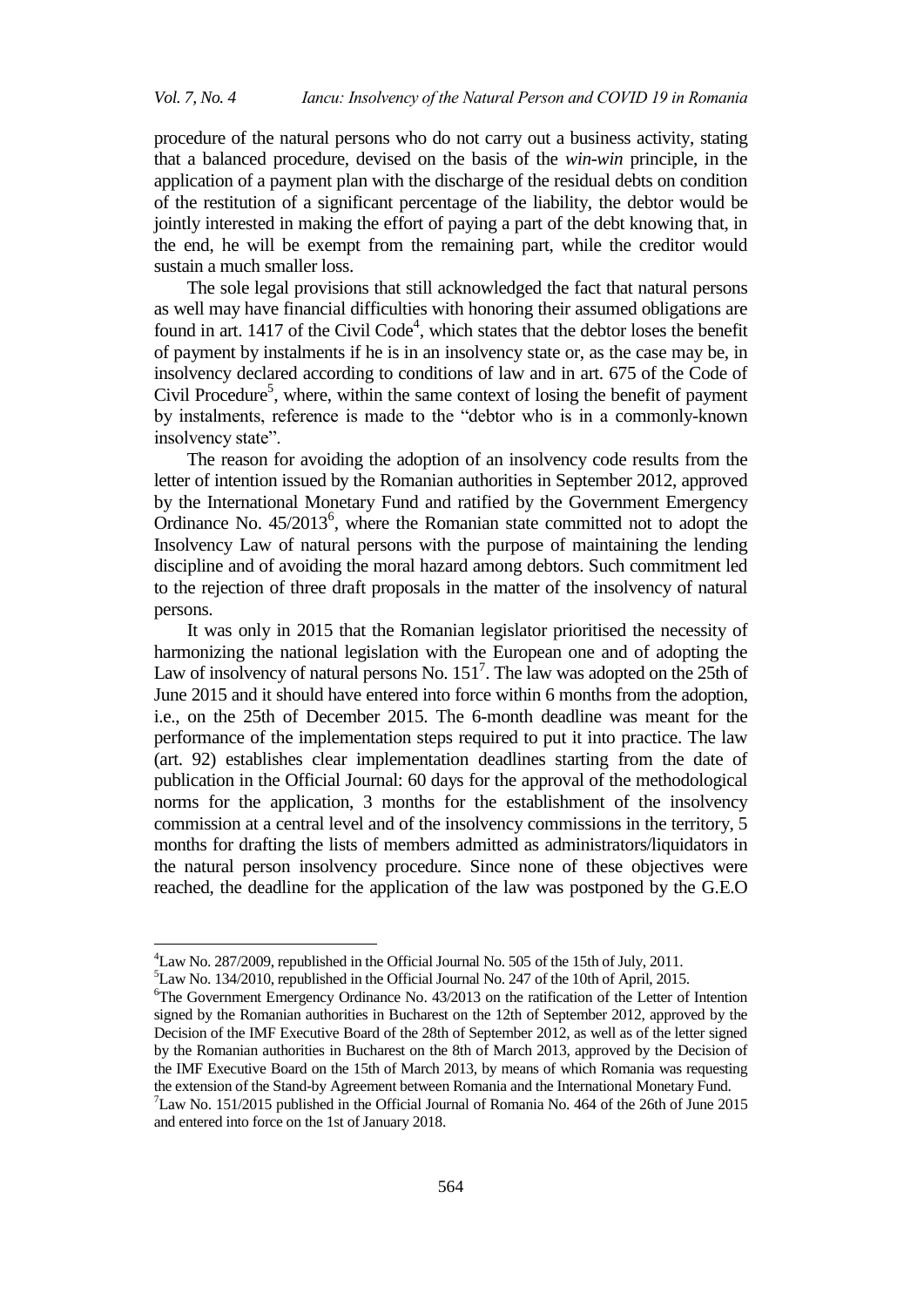*Athens Journal of Law October 2021*

No.  $61/2015^8$  to the 31st of December 2016. The postponement of the entry into force by a year was not enough for the drafting of the methodological norms and the organization of the technical body required for the application of the law, so that by the Government Emergency Ordinance No. 98/2016 published in the Official Journal of the 21st of December 2016 - the application of the normative act was postponed again to the 1st of August 2017. By the Government Emergency Ordinance No. 6 of the 27th of July 2017, the deadline for the entry into force was prolonged to the 1st of January 2018. The arduous journey of the entry into force of the law of insolvency for natural persons was completed by the adoption of Law No. 234/2017 when the Government Emergency Ordinance No. 6/2017 for the extension of the deadline for the entry into force of Law No. 115/2015 on the natural person insolvency procedure was adopted.

Finally, Law No. 151/2015 on the natural person insolvency entered into force as late as the 1st of January 2018. The methodological norms<sup>9</sup> for the application of Law No. 151/2015 on the natural person insolvency entered into force on the 1st of August 2017. The insolvency commissions at the local and central level were established by the Government Decision No. 11/2016.

#### **Landmarks of the Law**

 $\overline{a}$ 

Law No. 151/2015 comes to regulate the insolvency of the natural persons whose obligations do not result from the operation of a company. Within such new context, the notion of insolvency acquires a legal definition sanctified by art. 3 point 12 of Law No. 151/2015: "the state of the debtor's patrimony, which is characterised by insufficiency of pecuniary resources available for the payment of the debts, when they become due. The debtor's insolvency is presumed when, 90 days after the due date, the debtor has not paid his debt to one or more creditors. The presumption is relative.

The notion of over-indebtedness or excessive indebtedness responds to the definition of insolvency that indicates a lack of liquidity for the payment of all the assumed obligations. In a study by the European Commission<sup>10</sup> it was stated that there is no unanimous definition of the notion of over-indebtedness, such notion being approached differently by the national legislator. Nonetheless, the vast majority of legislations approach the economic dimension, the temporal dimension,

<sup>8</sup>GEO No. 61/2015 was published in the Official Journal No. 962 of the 24th of December 2015 and it establishes by means of a sole article: the deadline for the entry into force stated in art. 93, the first thesis of Law No. 151/2015 on the natural person insolvency procedure, published in the Official Journal of Romania, Part I, No. 464 of the 26th of June 2015, is extended to the 31st of December 2016.

 $9$ The methodological norms for the application of Law No. 151/2015 on the natural person insolvency procedure, which were approved by the Government Decision No. 419 of the 9th of June 2017, published in the Official Journal of Romania No. 436 of the 13th of June 2017, entered into force on the 1st of August 2017.

<sup>&</sup>lt;sup>10</sup>The over-indebtedness of european-households: updated mapping of the situation, nature and causes, effects and initiatives for evalluating its impact http://ec.europa.eu/consumers/financial \_services/reference\_studies\_documents/ docs/part\_1\_synthesis\_of\_findings\_en.pdf.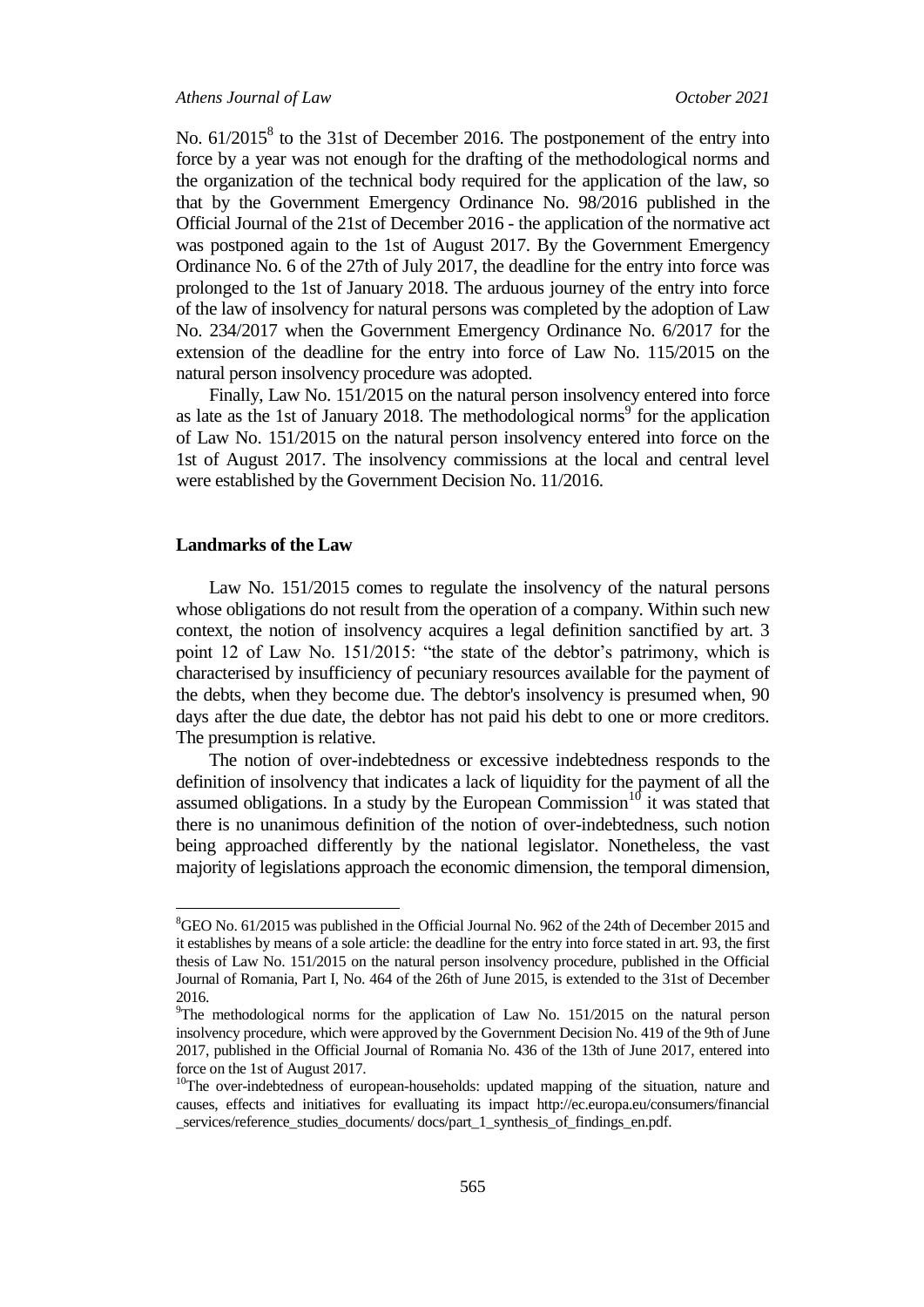the social dimension and the psychological dimension of the phenomenon. The economic standpoint contemplates the amount due, the temporal approach refers to the medium and long-term possibility of payment of the debts, the social dimension comprises the expenses required for everyday life and the psychological standpoint points at the stress of the subject that must cope with the difficult financial situation.

The main purpose of this law is the financial recovery of the natural person debtor, so that the protection of the natural person who is in a difficult financial situation becomes a priority for the legislator. The normative act provides the natural person acting in good faith a series of procedures to be accessed so as to offer the opportunity to surpass the solvency issues with a view to the social and economic reintegration of such person.

Moreover, the wording chosen by the legislator to define the purpose of the law reveals an imbalance even between the manner of protection of the debtor"s interests and his creditors. The debtor appears as a protégé from the economic and social standpoint, while the creditors will recover their claims within the limit of the debtor"s possibilities. Such approach is natural within the context where the subject facing financial difficulties is not a legal entity whose failure in business is sanctioned by cancellation from the registry where it is registered. It must be stressed that the natural person will continue its existence after this procedure as well, therefore the very first article establishes the debtor's discharge from debts. A mere debt rescheduling is obviously not satisfying for the insolvent natural person, given that a cancellation, a removal of the debts that are impossible to pay within a reasonable time is necessary.

The financial recovery of the debtor acting in good faith within the context of legal protection of the essential elements of his patrimony for the preservation of a decent living and with the possibility of total or partial debt discharge accounts for the legal framework that gives the insolvent natural person the opportunity of a fresh start.

The chance of a fresh start is conditioned by the good faith of the debtor whose insolvency state must be excusable. It is obvious that the option of accumulating debt with the perspective of non-payment towards the creditors provided for by the Insolvency Law for the natural person may also generate a bad-faith or fraudulent behaviour, which, however, if discovered, is sanctioned by the law by the non-discharge of the residual debts.

The bodies that apply the insolvency procedure are the insolvency commission and the administrator of the procedure, the courts of law and the liquidator.

The efficient application of the law entails the assignment of the human and material resources required within the context of performance of the natural person insolvency procedure. Reaching the principles of such procedure: the debtor"s financial recovery, the protection of the creditors' rights and interests, the maximization of the debtor's assets, the expeditiousness, the transparency, the predictability, is ensured by specialised bodies. Although the legislator had bodies already specialised in the matter of insolvency of the professionals, and we refer here to the insolvency practitioners and the syndic judges within the courts of law, the legislator changed such configuration profoundly precisely in order to ensure the debtor"s accessibility to the procedure. Moreover, the legislator created a new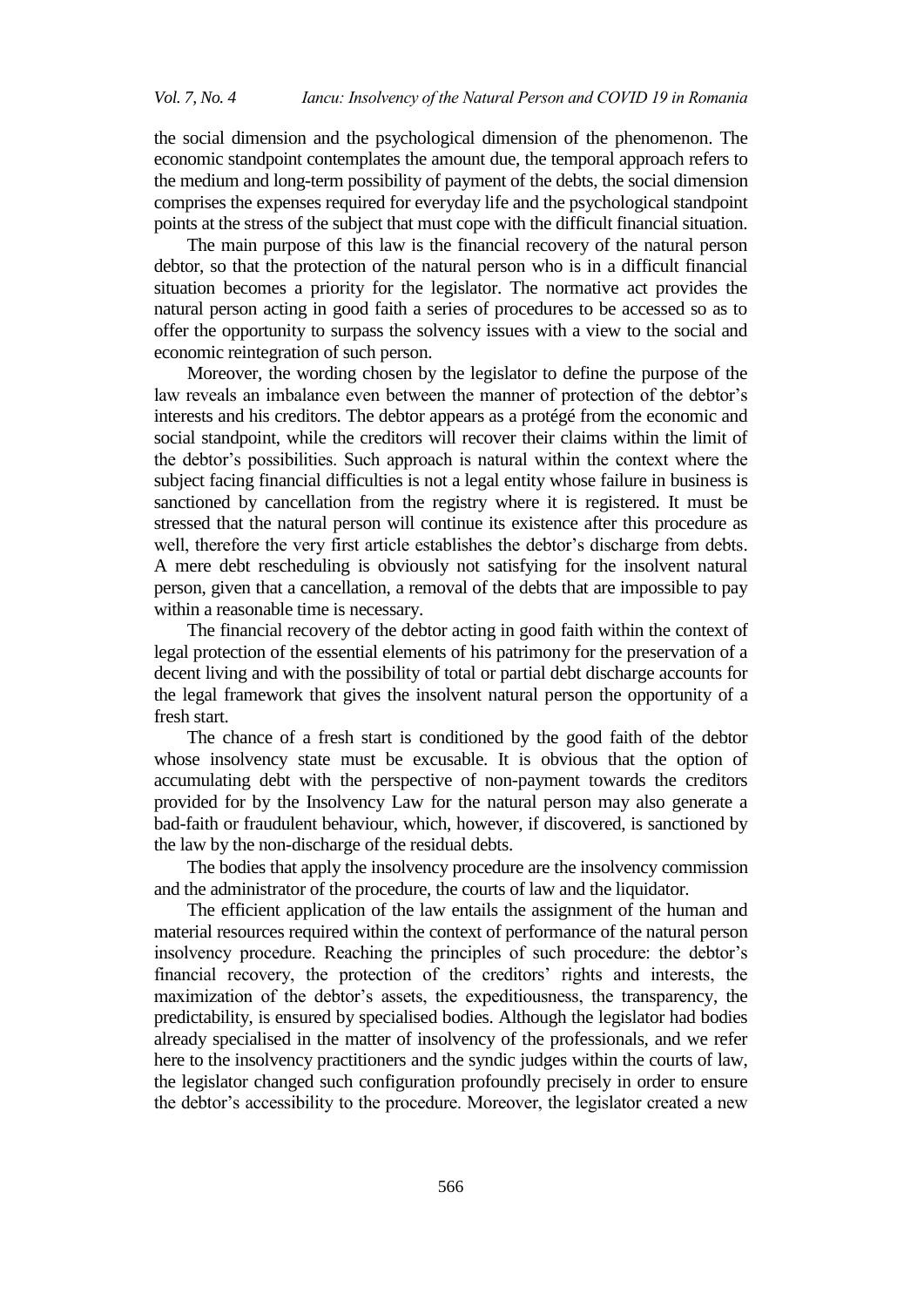body in the Romanian legislation - the insolvency commission. The difficulties generated by the allocation of the required human resources, which must also have a high professional standard, are obviously reflected by the subsequent postponements of the entry into force of the insolvency law for natural persons.

An unprecedented fact in the Romanian legislation, the legislator passed special regulations on the insolvency of natural persons - the insolvency commission at a central level and the insolvency commissions at a local level, establishing their attributions.

Whereas the insolvency commission at the central level has the main attributions of monitoring and coordinating the insolvency commissions at the local level, the latter are organised and operate at the level of each county and they have decisional, controlling and supervision attributions within the insolvency procedure.

The local insolvency commission is made up of representatives of the deconcentrated structures within the territory of the National Authority for the consumer protection, the Ministry of Labour, Family, Social Protection and the elderly, as well as one representative of the Ministry of Public Finance.

The establishment of a new body, specific to the insolvency of natural persons encountered a series of difficulties, which led to the postponement of the entry into force of the law until the beginning of 2018. The application of the norms issued by Law No. 151/2015 imposed the establishment of a complex system at the national level, made up of 42 local insolvency commissions, one technical body, logistics as well as the adoption of the application norms for the law. For an efficient operation of such new structure, both human and financial resources had to be allocated. Moreover, the human resources needed a specialization and professional training on the activity they were to carry out.

The Directorship for the Insolvency of Natural Persons within ANPC (National Authority for Consumer Protection) provides the technical body of the central insolvency commission and of the commissions organised at the local level. ANPC is a public institution that operates as a specialty body of the local public administration, with legal personality, subordinated to the Government, which coordinates and accomplishes the Government's strategy and policy in the consumer protection field. Although initially 270 contractual staffing positions were allocated, they were subsequently reduced to 255 and then, radically, to 81, so that currently, the staffing plan only includes  $64$  positions<sup>11</sup>.

Although the efforts made for devising and implementing this new body - the insolvency commission - were consistent, they were hindered by the lack of trust of the Romanian in the provided solutions, aspects that may be quantified in the small number of people who requested to access the natural person insolvency procedure.

Both the procedure administrator and liquidator shall be appointed from among the insolvency practitioners, officers of the court, lawyers and public notaries registered in the List of procedure administrators and liquidators for the natural person insolvency procedure.

 $\overline{a}$ 

<sup>&</sup>lt;sup>11</sup>Bărbulescu (2020).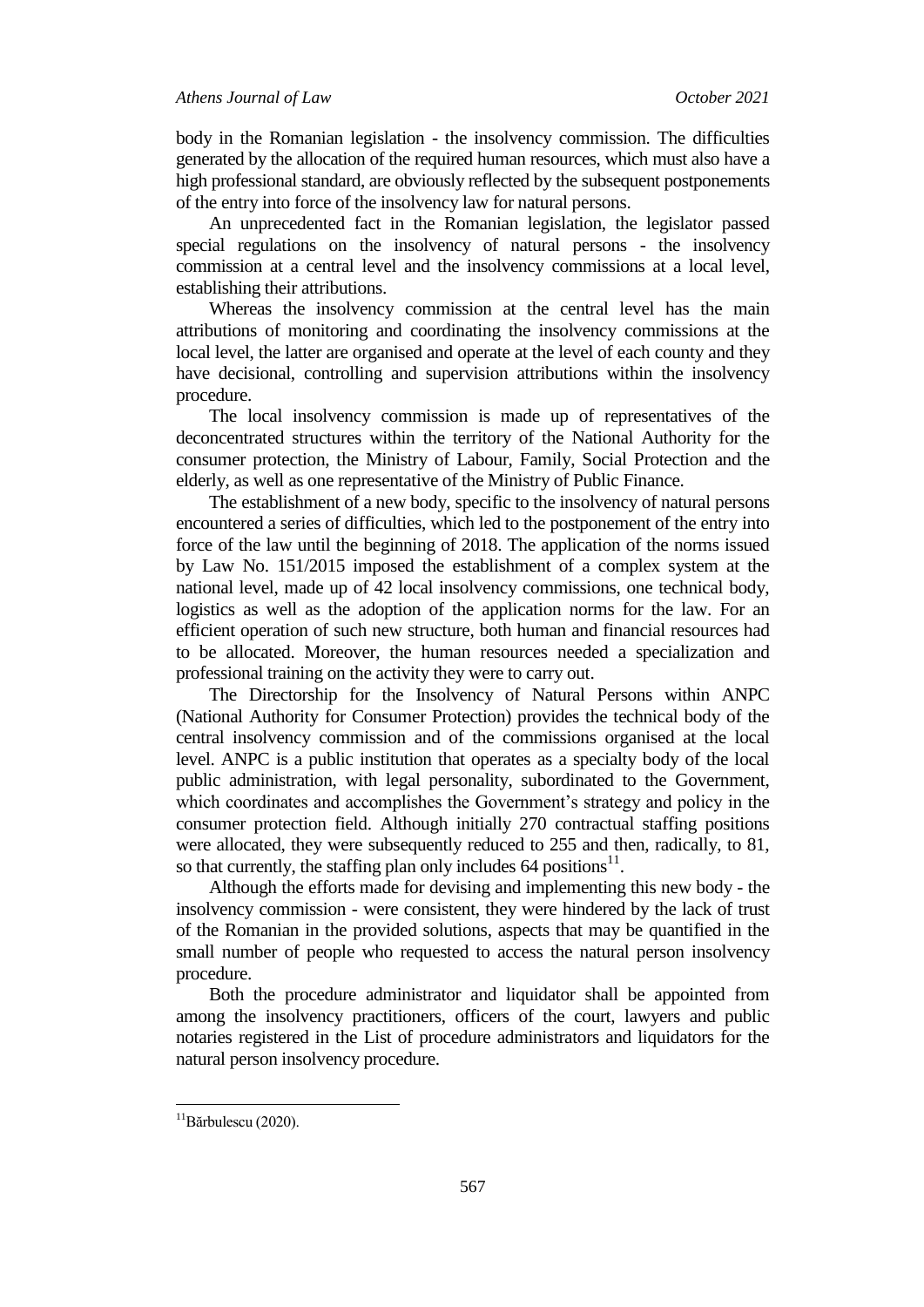The list of procedure administrators and liquidators for the natural person insolvency procedure includes insolvency practitioners, officers of the court, lawyers and public notaries who expressed their intent to perform such activity.

Traditionally, the notion of insolvency was related to the insolvency practitioner who, under the name of trustee or judicial liquidator used to administer the insolvency procedure of professionals. The organization of the insolvency practitioners' activity is regulated by the Emergency Ordinance No.  $86/2006^{12}$ . The admission to the insolvency practitioner profession entails passing an examination, completing a 2-year professional training course and only then sitting the final professional certification examination. Remaining in the profession requires the completion of annual professional training courses.

Within the context of the regulation of the insolvency practitioner profession, it seemed bizarre to allow some other three liberal professions, i.e. officers of the court, public notaries and lawyers, to enrol in the List of procedure administrators and liquidators for the natural person insolvency procedure. Moreover, the norms of regulation of such professions <sup>13</sup> actually contain express interdictions to exercise simultaneously the insolvency practitioner profession. The firm position of the legislator in allowing, by way of exception, several liberal professions to act as administrators or liquidators of the natural person insolvency procedure results from the provisions of art. 12 comma 2 of Law No. 151/2015: "the capacity of insolvency practitioner, officer of the court, lawyer, and notary is compatible with exercising the capacity of procedure administrator or liquidator for the natural person insolvency procedure". Thus, by means of an article all the interdictions and incompatibilities existing in the various normative acts that regulated the activity of lawyers, public notaries or officers of the court were lifted.

The doctrine<sup>14</sup> also formulated the arguments for which the members of four liberal professions were allowed to become administrators or liquidators in the natural person insolvency procedure. One of the arguments is that for an overindebted natural person debtor it is more simple and less costly to find support as close as possible, whereas the insolvency practitioners are especially concentrated in the localities where there are county courts, and not in other localities, while the other three professions usually have representation at least in the localities where there are district courts. Another argument is that the insolvency practitioners" expertise in the professionals' procedures would be wasted in the administration of natural person procedures, which are more or less professionally challenging, but which are expected to be numerous, therefore repetitive and time and resourceconsuming. On the other hand, in regard to the over-indebted natural persons, oftentimes individual forced execution procedures are in progress, initiated by the officers of the court, who, knowing the patrimony situation of the specific debtors, will administer more efficiently the collective procedure. Since such procedure

 $\ddot{\phantom{a}}$ 

 $12$ The Emergency Ordinance No. 86 of the 8th of November 2006 on the organization of the insolvency practitioners" activity, published in the Official Journal No. 94 of the 22nd of November 2006.

<sup>&</sup>lt;sup>13</sup>Law No. 51/1995 for the organization and exercise of the profession of lawyer, the Law of public notaries and notary activity No. 36/1995, Law No. 188/2000 on the officers of the court.

<sup>14</sup>Deteșan (2015) at 183.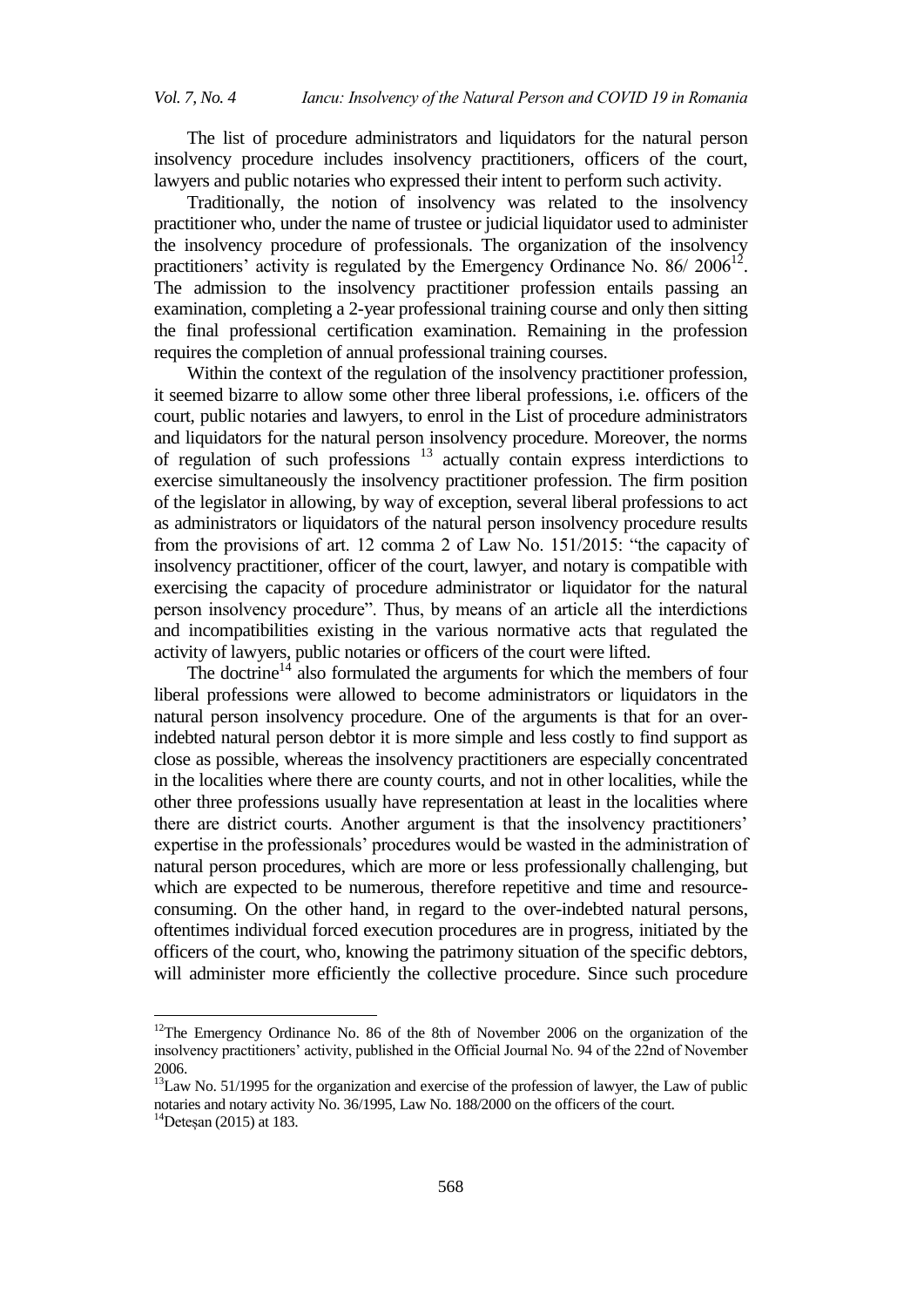refers to the natural person, and his/her financial difficulties may have various causes (family, loss of job, health issues), the access of lawyers, respectively of notaries was also permitted, to act as administrators/liquidators of the procedure, who may support the debtors to find a solution to their problems. Furthermore, the public registries kept by the notary offices are an important source of information to which the commission must have access, so that the notaries would anyway be involved in the application of this law, and it is therefore legitimate to also grant the capacity of procedure administrator, to the extent to which the representatives of these liberal professions are willing to accept the administration of the procedure. Last but not least, given that the law opens the access to a large number of natural persons to the procedure, it was necessary to have a covering number of persons that may have the capacity of administrator/liquidator so as not to prevent the natural person debtors to take advantage of the provisions of the law.

The large number of debtors that would access the procedure in 2015, once with the entry into force of the law, was anticipated by the legislator based on the Report by National Bank of Romania for 2014 where it was stated that as of December 31st the Central Credit Register had a number of 218,000 natural person debtors registered by the credit institutions, the non-bank financial institutions and the payment institutions, with arrears representing 309,000 loans amounting to 33,704 million lei. Faced with such numbers, the Romanian legislator considered that many of these natural persons who have outstanding credits will apply for the natural person insolvency procedure, this being also the reason, in our opinion, why the exercise of the capacity of administrator or liquidator in the natural person insolvency procedure was also permitted to the officers of the court, notaries and lawyers. The intention certainly was to make available to the debtor a considerable number of professionals, easily accessible from a territorial standpoint, who would support, guide and direct the natural person debtor in the insolvency procedure.

The explosion of the natural-person insolvency cases, anticipated by the legislator, did not occur, and 3 years after the entry into force of Law, 25 natural persons are in insolvency, which does not justify the ample system engaged in the performance of the natural-person insolvency procedure.

According to art. 10 of Law No. 151/2015, all the requests and actions in the judicial insolvency procedure by liquidation of assets, the appeals against the insolvency commission decisions and also the debt release requests will fall within the competence of the district court, under the jurisdiction of which the debtor had his/her residence for at least 6 months before referral to the court, without taking into account the subsequent residence changes of the debtor.

Whereas traditionally the court with full competence for the merit trial in the court of first instance in the matter of insolvency was the county court, this time the subject-matter jurisdiction was attributed to the district court.

The arguments used by the legislator to allow the four liberal profession categories to act as administrators, respectively, liquidators of the natural person insolvency procedure also underlie the decision to grant the district court the subject-matter jurisdiction. In addition, it was taken into account that once with the entry into force of Law No. 151/2015, the forced execution requests, which are also under the jurisdiction of the district court, will decrease significantly. The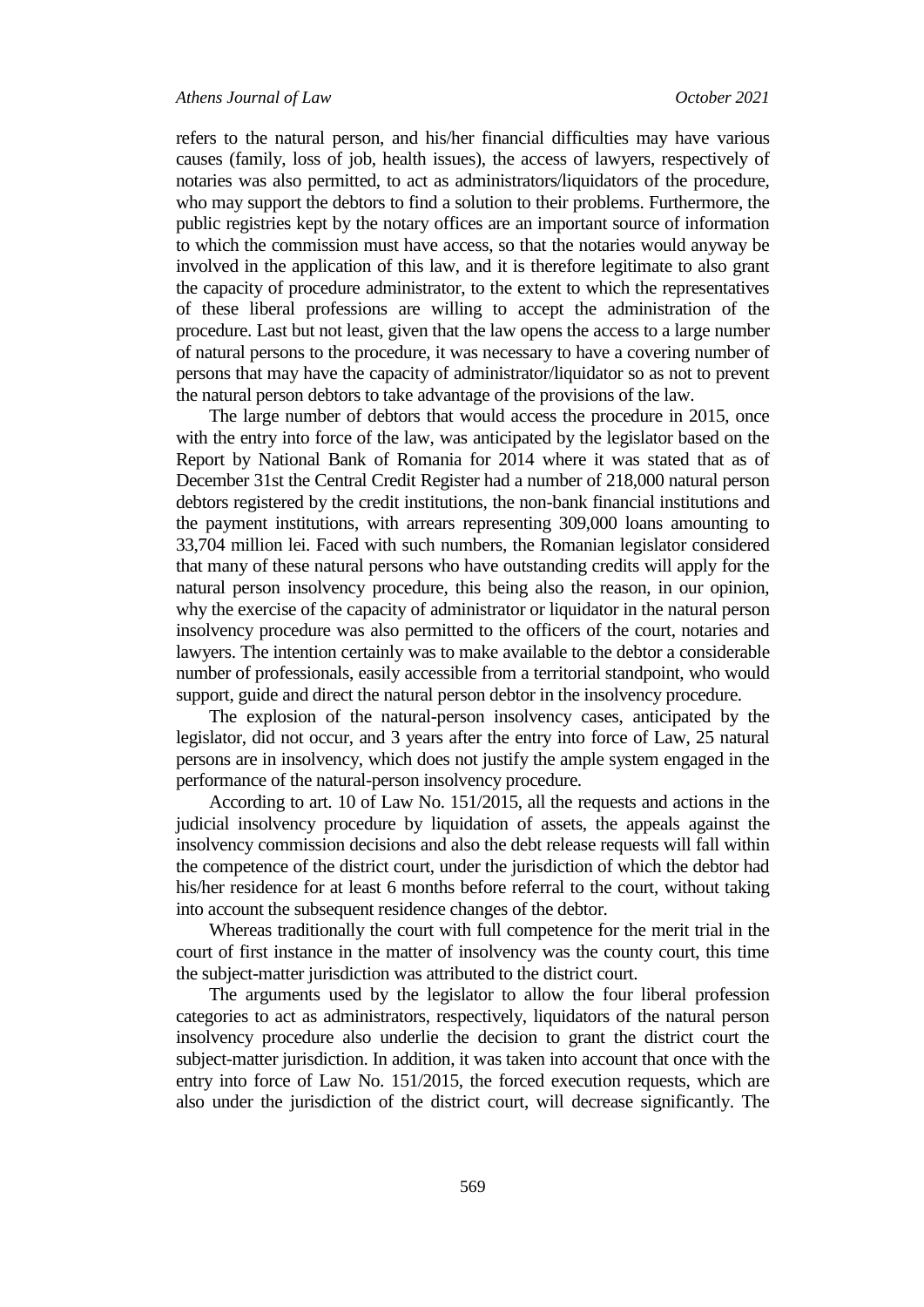reports<sup>15</sup> on the state of justice drafted and published annually by the Superior Council of Magistracy reveal that from 2011 to 2015, over 50% of the cases newly introduced to civil-case judges are constantly related to forced execution. Thus, anticipating the massive access to the natural person insolvency procedure, which entailed the decrease of the number of forced execution cases, fairness was found in attributing the subject-matter jurisdiction to the district court. Yet, the legislator"s predictions, as we have shown, did not prove real with respect to accessing the natural person insolvency procedure by the possible beneficiaries. The reports on the state of justice for 2018 and 2019 continue to reveal that over 50% of the cases newly introduced to civil-case judges are still related to forced execution, aspects deriving from the natural person insolvency procedure not being used.

In the present, noticing the small number of natural persons interested in accessing Law No. 151/2015, we consider that the insolvency procedures might have been attributed to the first instance jurisdiction of the county courts<sup>16</sup>. We make this claim because the professionals' insolvency matter has a tradition of 26 years and is successfully managed by the syndic judges within the county courts. Moreover, keeping the first instance jurisdiction line within the county court for all the insolvency procedures (professionals and natural persons), would have allowed, on the one hand, the management of the natural person insolvency procedure by judges specialised in the insolvency matter, and, on the other hand, the provision of unitary case law.

The procedures accessible by the natural person debtor are: the administrative insolvency procedure on the basis of a repayment plan, the judicial insolvency procedure through the liquidation of the debtor's assets and the simplified insolvency procedure.

The administrative insolvency procedure on the basis of a repayment plan is defined as the collective and egalitarian insolvency procedure, which is applied to the natural person debtors acting in good faith for their financial recovery, for the adequate management of income and expenses in order to cover as much as possible the liabilities, by means of a debt repayment plan, followed by a release of the residual debts, in accordance with the present law. The central element of this procedure is the debt repayment plan, which must be drafted within 30 days from the communication to the creditors of the final debt table.

The debt repayment plan is the document drawn up by the debtor with the administrator of the procedure, which includes the way in which claims against the debtor's assets are covered, the amounts and the payment deadlines, but not more than the amounts due according to the debt table, as well as any other measures for the financial recovery of the debtor.

The judicial insolvency procedure through liquidation of assets is, pursuant to Article 3(18) of Law No. 151/2015, the collective and egalitarian insolvency procedure, which applies to the natural person debtor acting in good faith, with a view to capitalise the enforceable assets and/or income of the debtor in order to cover the liabilities, followed by the release of residual debts, in accordance with the law. Characteristic of the liquidation procedures is the debtor"s loss of the right

 $\overline{a}$ 

<sup>15</sup>https://www.csm1909.ro/267/3570/Rapoarte-privind-starea-justi%C5%A3iei.

 $16$ Nasz (2016) at 170.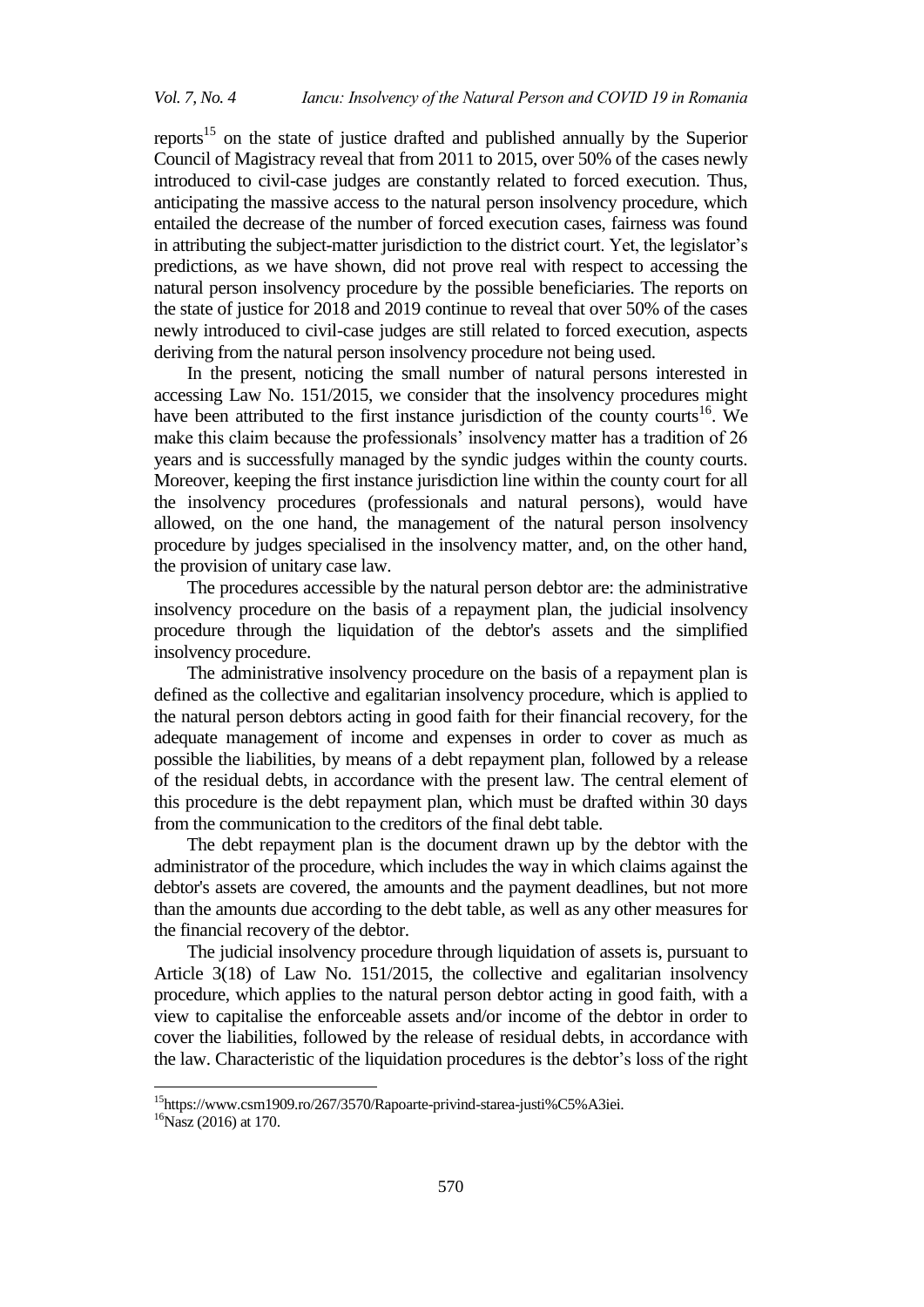to dispose of his/her own enforceable assets and income. As results from the very name of such procedure, its essence consists in the liquidation/capitalization of the debtor"s enforceable assets so as to cover the creditor"s liabilities.

The simplified insolvency procedure is destined to a limited category of debtors. Thus, besides the general requirement for the debtor to be a natural person in an insolvency state and for there not to exist a reasonable probability for the debtor to become, within a 12-month period, capable to fulfil his/her obligations, as they were contracted, with the maintenance of a reasonable standard of living for himself/herself and his/her dependants, with the verification of the interdictions imposed by the law to certain categories of debtors to access any insolvency procedure, the legislator requests the fulfilment, cumulatively, of the following conditions<sup>17</sup>: the total amount of the obligations is at most 10 national minimum wages; the debtor does not have enforceable assets or income; the debtor has passed the standard retirement age or has lost entirely or at least half of the work capacity. Consequently, the recipients of this procedure are the natural persons who are no longer able to work because of old age or other reasons, do not have assets or income, and their debts do not exceed the amount of 23,000 RON (approximately 4600 Euros).

The literature<sup>18</sup> compared this last procedure with a social assistance measure for certain categories of debtors and, although it is a standalone procedure, having its own triggering conditions, it is not a genuine collective insolvency procedure.

The financial difficulty that the debtor confronted may not be exceeded only by the suspension of the forced executions or of the accessories, or by granting longer payment deadlines, while the essential aspect is the cancellation of a part of the debt for the debtors acting in good faith. Good faith, as we have shown, is a central element of the natural person insolvency procedure, which must characterise the debtor"s behaviour before the opening of the procedure, during the procedure and also after the closure of the insolvency procedure so that the debtor may take advantage of the residual debts release.

### **Insolvency of the Natural Person in the Context of the COVID 19**

The crisis caused by the COVID 19 pandemic from 2020 to 2021 is a major shock for citizens both from a financial-economic standpoint and from a social standpoint. The member states adopted a series of measures to enhance the systems' capacity to offer help to the people form the severely-affected sectors.

Even though at an academic level we speak of supporting the "critical sectors of the economy", the protection of jobs and of citizens in general were particularly contemplated.

The economic impact varied from one sector to another and from one company to another. A series of factors were decisive, among which the possibility to adapt to the interruptions within the procurement chain, stock existence, financial reserves and so on. It is no secret that very many small and medium businesses

 $\overline{\phantom{a}}$ 

 $17$ Art. 65 of the Law.

<sup>18</sup>Comșa (2018) at 87.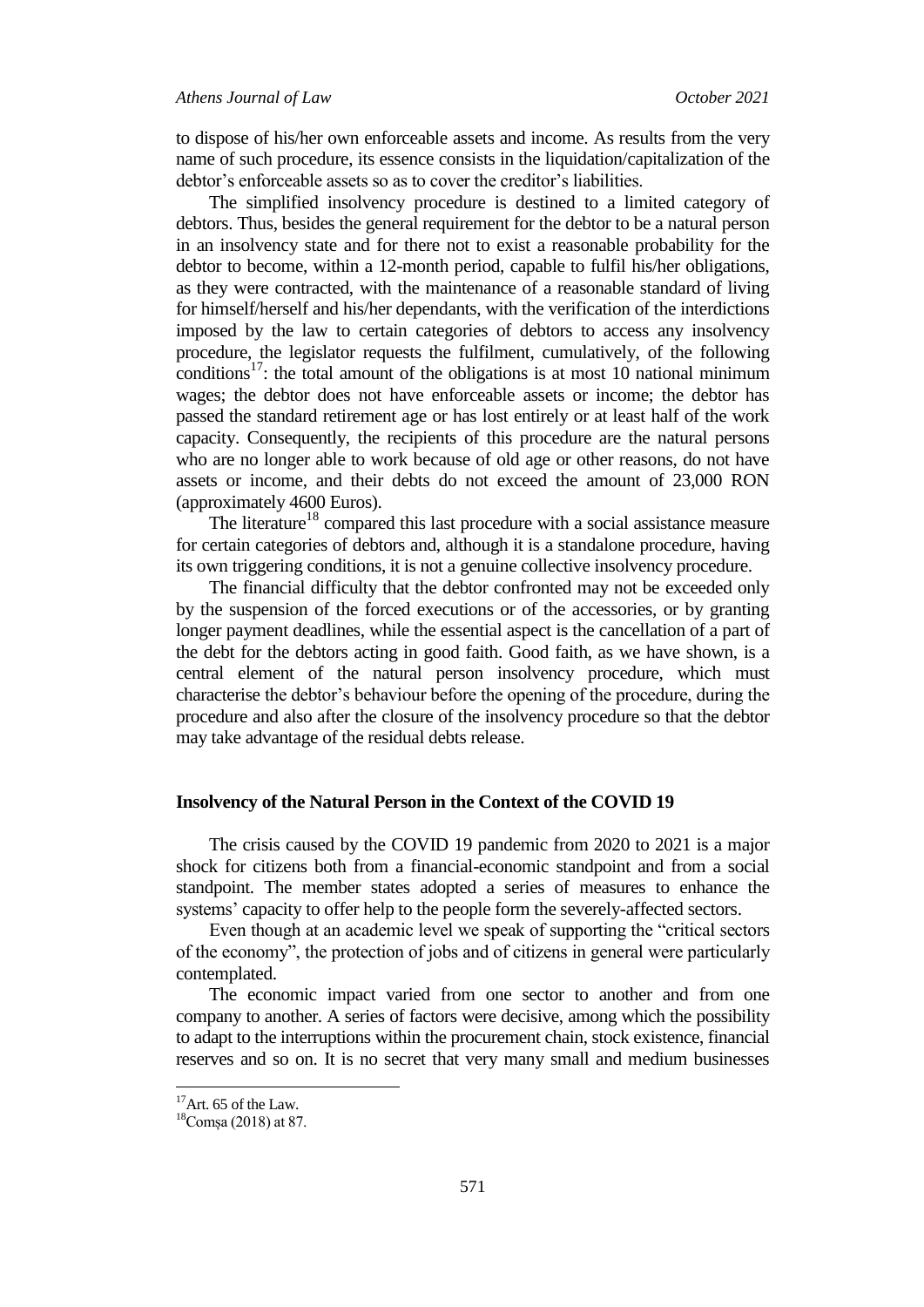closed temporarily or for good during the pandemic and very many citizens survived on diminished salaries or were even left without a job. Such aspects led to the diminution of the standard of living.

In a study<sup>19</sup> published in June 2020 it was shown that in Romania there are about 7 million people at risk of poverty of social exclusion, and the COVID pandemic will further increase this number up to 8 million citizens.

Within the context of a profound economic and financial impact on the Romanian citizen, caused by the pandemic, without being able to anticipate in a real manner the quantitative or temporal dimension of the disaster, the natural person insolvency procedure had to appear as a solution.

In June 2018, the National Office of the Trade Registry (ONRC) announced the publishing in the Romanian Insolvency Proceedings Bulletin (BPI) of the first case of insolvency of a natural person whose obligations do not result from the operation of a company. In March  $2019^{20}$ , more than one year after the entry into force of the Law, only 13 Romanians had accessed the natural person insolvency procedure. In January  $2020^{21}$ , two years from the entry into force of the Law only 25 natural person debtors had chosen to claim the advantages provided by the natural person insolvency law<sup>22</sup>.

The failure to access the procedure is recognised at institutional level; in September 2020  $ANPC<sup>23</sup>$  announced in a press release that it offers gratuitous guidance procedures for the preparation of the insolvency file of the natural persons who have debt repayment delays exceeding 90 days, and that it will identify new tools suitable for the clients acting in good faith resorting to the insolvency procedure.

Three years after the entry into force of the insolvency law, a very small number of natural persons are in insolvency, although the period from 2020 to 2021, characterised by the COVID 19 pandemic, should have brought a significant increase of this number. Even though this epidemic brought along severe financial difficulties for natural persons, and declaring personal bankruptcy would be a solution, still it is not used by the potential recipients.

Analysing the devastating economic effects caused by the COVID 19 pandemic and materialised into a global recession, the World Bank draws attention to the national legislators on the importance of the crediting activity. The specialists stress the transparency of the crediting process, the reduction of the credit costs, waiving confidentiality clauses and urgent legislative reforms that would allow an efficient management of the debts of natural persons and legal entities. Furthermore, the adoption of urgent measures to improve and consolidate the legal

1

<sup>&</sup>lt;sup>19</sup>Chivu & Georgescu (2020) at 26-27.

 $20$ Niculescu (2019).

 $^{21}$ Bakos (2020).

<sup>&</sup>lt;sup>22</sup>BPI does not provide statistics with respect to the number of natural persons for whom the insolvency procedure is currently open, providing only information related to the number of procedural files issued by the courts of law, the insolvency commissions and the procedure administrator/liquidators and published in BPI - the Debtors Section - natural persons having obligations that do not result from the operation of a company. Thus, in 2018, 28 such files were published, in 2019, 40 files were published and in 2020, 28 such files were published.

<sup>&</sup>lt;sup>23</sup>https://anpc.ro/articol/1495/comunicat-de-presa.html.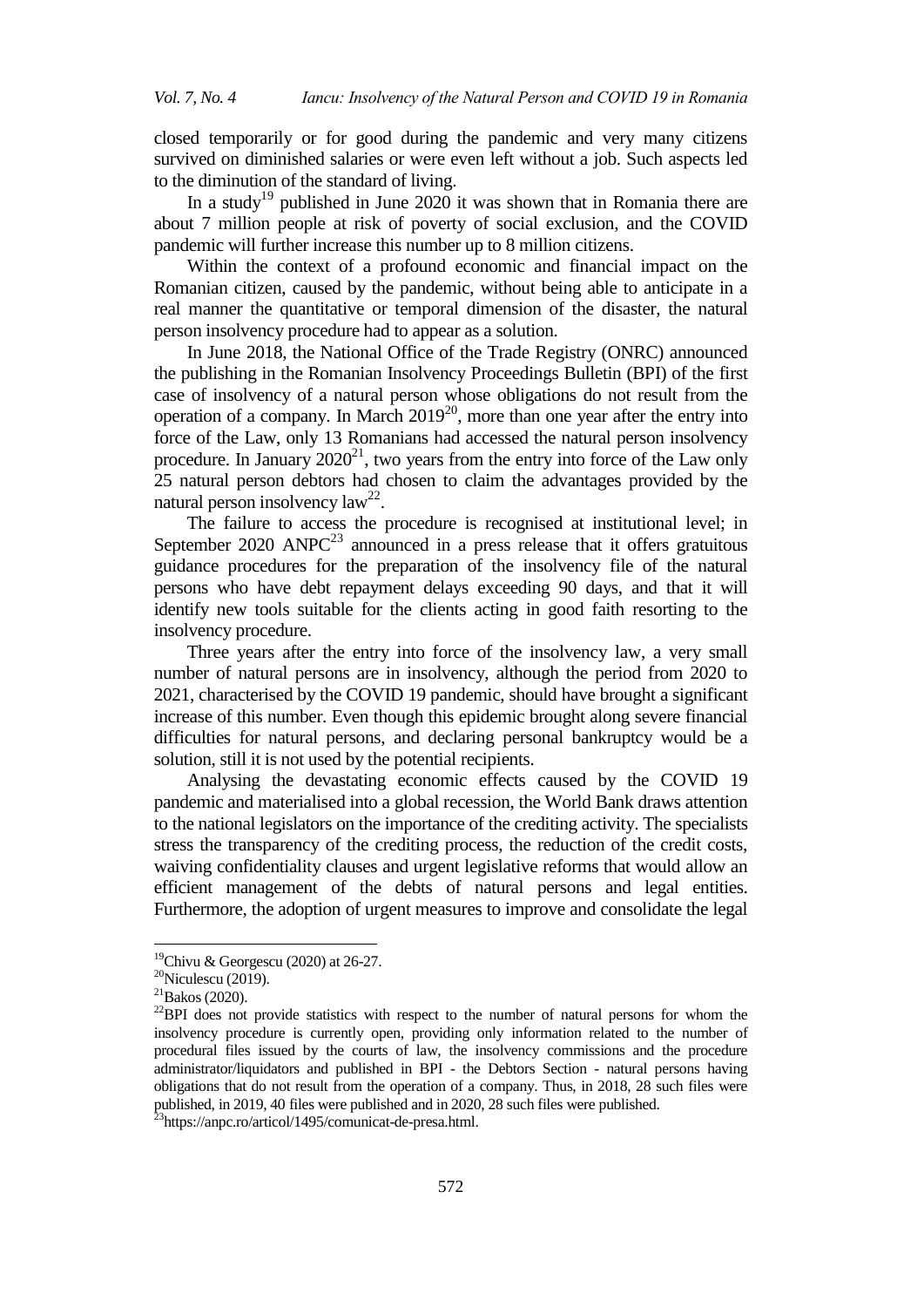framework in the matter of insolvency are considered "critical".<sup>24</sup>

The doctrine on the natural person insolvency in Romania is scarce, yet the authors do agree that the first shape drafted by the legislator - Law No. 151/2015 is not an attractive one for debtors, inasmuch as it is complicated, by many rules, imprecise and interpretable notions and that its modification is required so as to transform it into a tool that would be able to provide clear and concrete solutions in order to exceed the state of financial difficulty of the natural person.

### **Conclusion**

From a medical standpoint, the fight against the COVID 19 virus in Romania seems to be reaching an end, through the vaccination process that is currently in progress, although the doctors warn of possible subsequent waves of infections caused by mutations of the virus.

From a financial-economic standpoint though, we consider that we will only be able to quantify the effects of the pandemic, generated by the fracturing of the balance existing in society, in 2022.

It is certain that the standard of living of the Romanian citizens decreased and a large part of the population is excessively indebted. Among the efforts made to reduce the social and economic effects generated by COVID 19 on the citizens, we must take into account the encouragement to access the natural person insolvency procedure, by means of which the debtors acting in good faith may be exonerated from part of their debts.

Unfortunately, as we have shown, despite the multiple benefits of such procedure, it is not accessed by the over-indebted natural persons. The ambiguous and interpretable legislation along with the large number of documents required in order to access the procedure does not convince the natural persons to resort to such solution.

The Romanian legislator, following the recommendations of the World Bank, must provide a new legal framework for the natural person insolvency procedure. The law will have to convince the potential natural-person recipients of the benefits provided to them, being able to provide a fresh start to any citizen acting in good faith who has reached a financial state of over-indebtedness for reasons not ascribable to the citizen.

#### **References**

 $\overline{a}$ 

- Bakos, A. (2020). "Only 25 debtors have so far entered a procedure, although the law has been into force for two years" (Insolvența persoanei fizice: Doar 25 de datornici au intrat până acum într-o procedură, deși legea e în vigoare de doi ani) at www.avocat net.ro [in Romanian].
- Bercea, L., Bufan, R., Buta, A., Clipa, C., Comșa, M., Deli-Diaconescu, A., Deteșan, D., Dumitru, Ș., Folea, F., Micu, P., Mihai, N., Miloș, S.-M., Milu, O.D., Moțiu, F.,

 $24$ World Bank (2021) at 18.